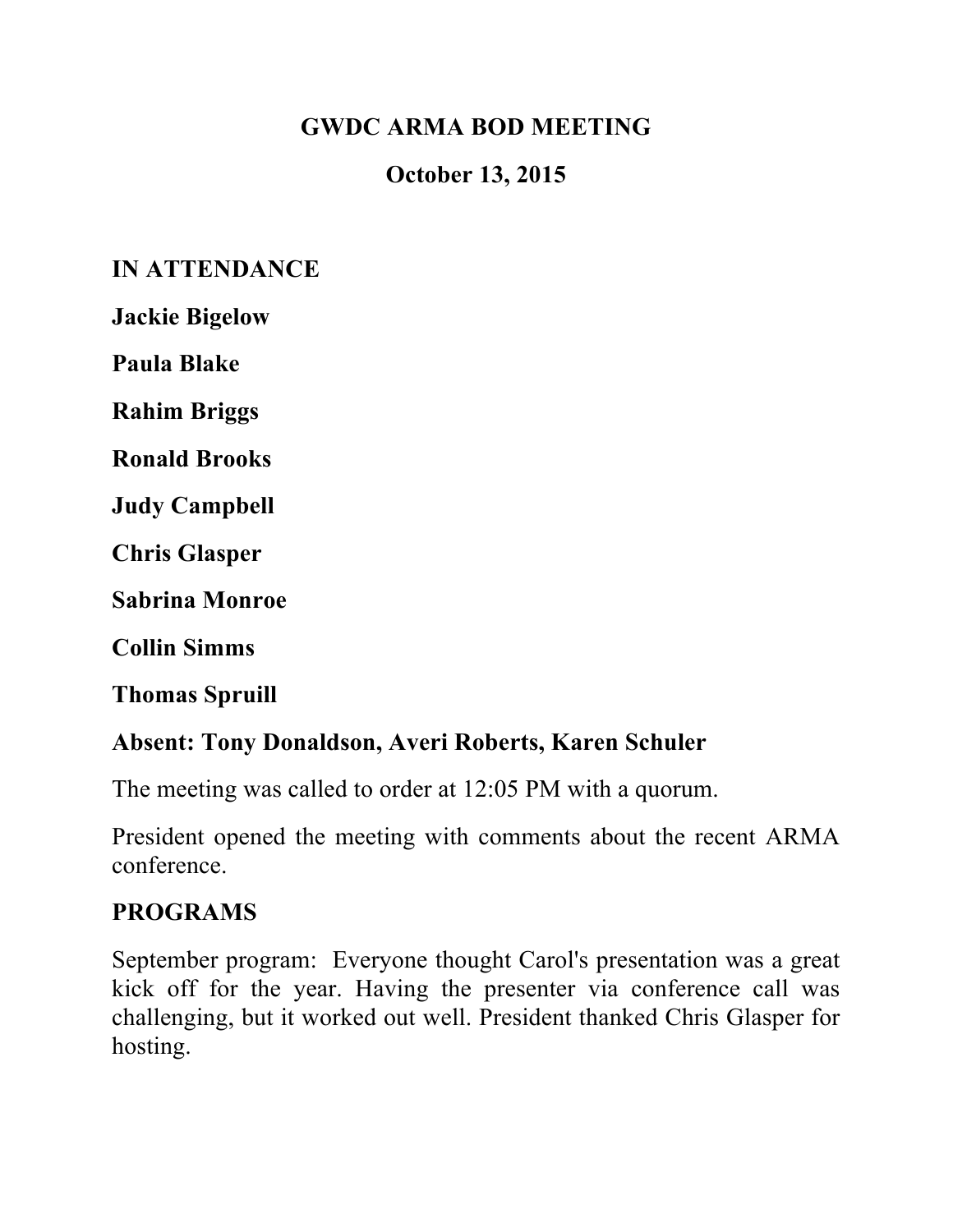# **October program**

Speaker: Tom Edwards, Regional Manager Feith Systems and Software, Inc. - sponsor for records manager system

Feith Systems provides free courses online. Use this link to access: http://www.feith.com/events/records-management-university-webinarcourse/

# **Spring seminar:**

Need to outline the program. Take a survey as to whether or not people are interested in the CRM session. Send a survey on survey monkey to the membership to see what they are interested in.

Spring seminar-confirm date?

March meeting  $16<sup>th</sup>$ 

McDermott will host it. DC Government is plan B which holds  $100+$ 

8:30-4:30pm

## **SPONSORS**

We need sponsors. Reach out to Craig Smith with Vendor Access to see if they would sponsor.

**MEMBERSHIP** No news. Averi trying to grow the membership.

Received e-mail from ARMA with special recognition for increasing our membership by 5 members.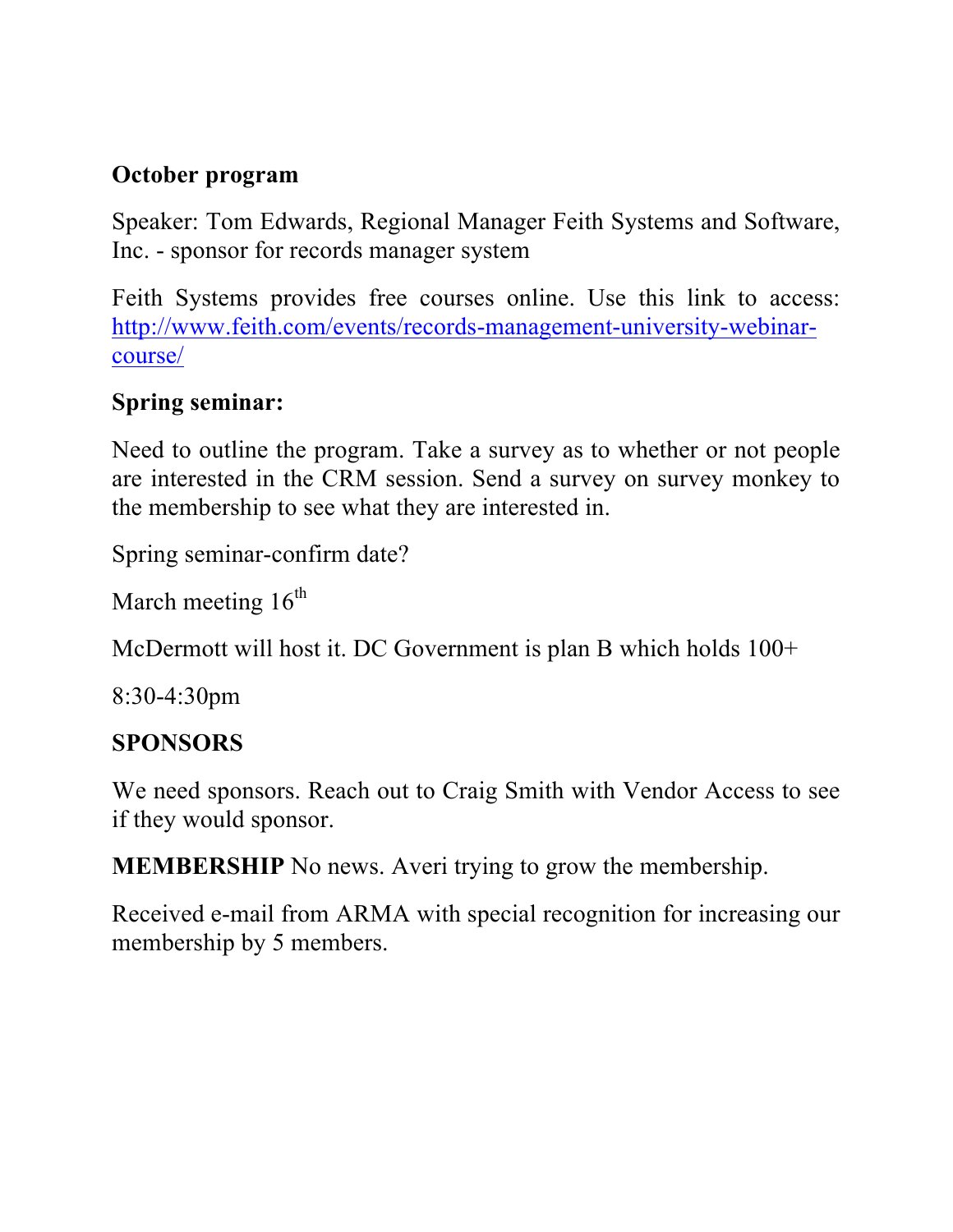## **TREASURER**

Petty Cash \$50.00

PayPal \$8,512.40

Checking \$9,506.59

Investment \$17,264.38

\$200. to deposit

Still waiting on a few invoices.

Tax form files and accepted.

Need invoice for August meeting @ Dickstein

Need info for sponsorship payment. No payment online.

#### **WEBSITE:**

## **Post information re: chapter scholarship to ARMA conference for fall 2016.**

Add information re: free course.

No minutes from September meeting will be posted.

Career opportunities-are posted. Anyone can post openings.

Social media: We are now on Twitter. Take a minute out of each chapter meeting before we start to get people to sign up and Tweet. Ask people to like our Facebook page.

Look into the possibility of developing a chapter app.